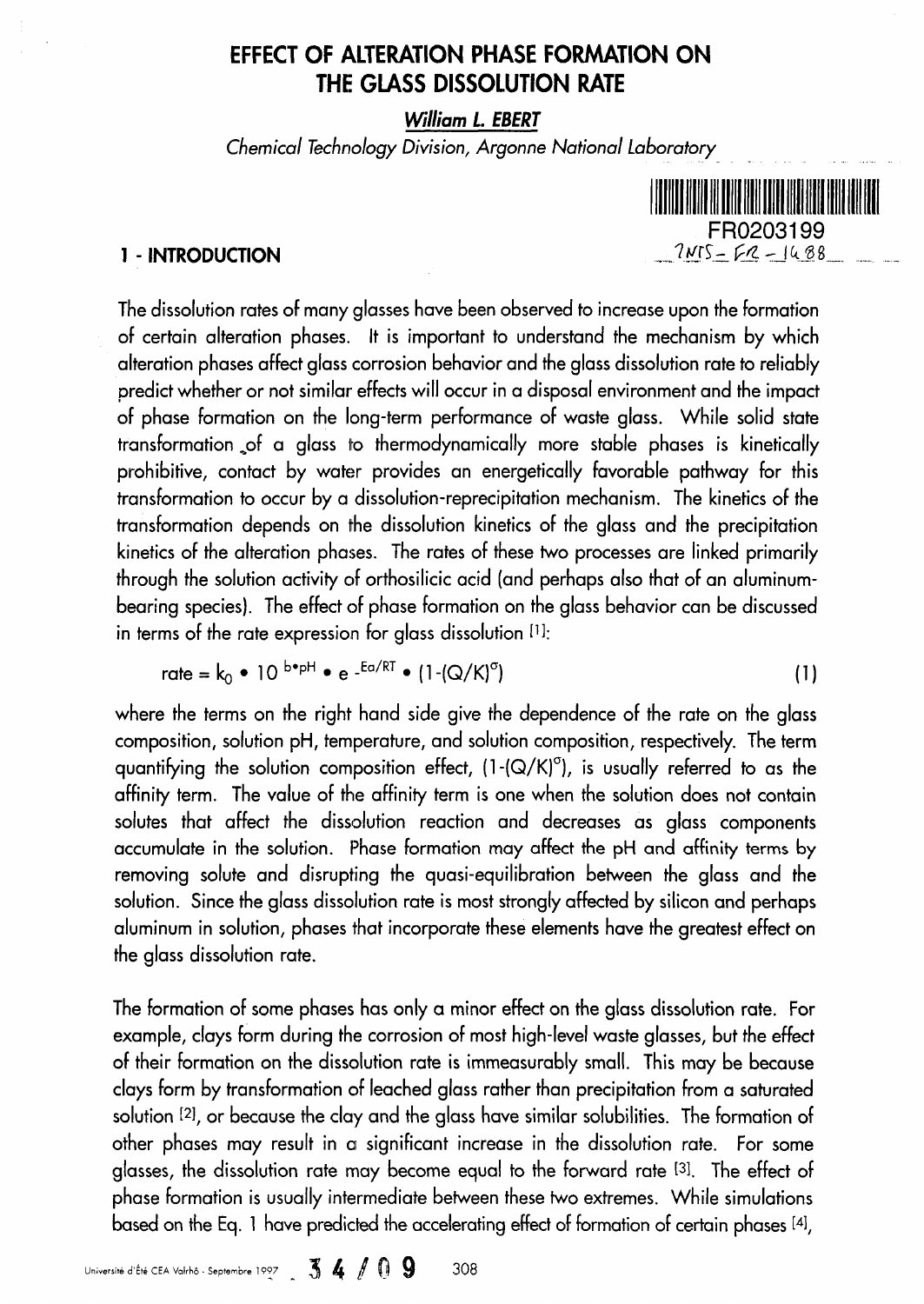the phases predicted to forrn in computer simulations are usually different than those observed to form in experiments [5]. This is because kinetically favored phases form first in experiments, while simulations predict the thermodynamically favored phases. Therefore, the identity of the phases and the resulting glass dissolution rate must be measured experimentally.

## **Test results**

Static dissolution tests with crushed glass have been used to measure the glass dissolution rate after alteration phases form. The results of tests conducted with several glasses are shown in Fig. 1. The normalized mass loss (NL) values based on various glass components are plotted. The value of NL- based on glass component i is calculated as

$$
N L(i) = m(i) / (S \cdot f_i)
$$
 (2)

where m(i) is the mass of i in solution, S is the surface area of the glass, and  $f_i$  is the mass fraction of i in the glass. Note that the values of NL(B) (which are represented by circles on all plots) are consistently higher than other NL(i) after phases form because B is not incorporated into alteration phases. Tests conducted for different durations show the temporal trend in NL(B) and can be used to calculate the glass dissolution rate, although differences in the time required for alteration phases to nucleate in each test will add uncertainty to the calculated rate. For most high-level waste glasses, the difference in when nucleation occurs in different tests appears to be small, as evidenced by the fact that the data for glasses in Figs. 1 a-e follow a smooth trend. In contrast, the time at which phases form is significantly different in tests with the low-level glass LD6- 5412. For example, LD6-5412 in the 195-day test was completely altered to zeolite phases, while alteration phases had just recently formed in the 202-day test with that glass. The difference between the behdviors of high- and low-level waste glasses may be due to the fact that clays, which may be nucleating sites in tests with high-level waste glasses, do not form during corrosion of LD6-5412 glass.

The reaction time necessary for an alteration phase to precipitate is related to the rate at which the solution becomes saturated with respect to that phase, which depends on the dissolution rate of the glass. An alteration phase is likely to form after a shorter reaction

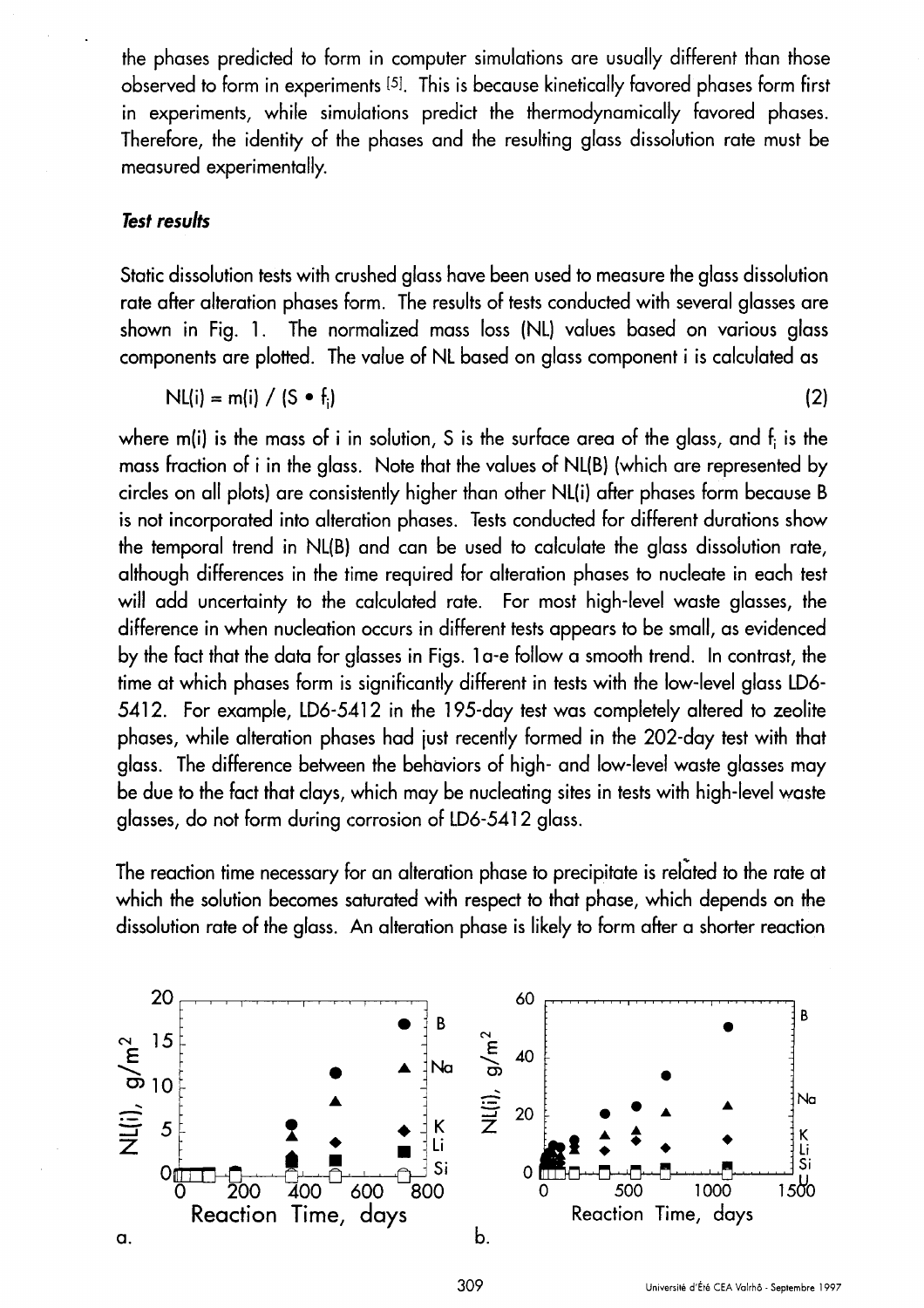

Figure 1: Results of PCTs conducted at 90°C and 20,000 m-1 for extended durations with various glasses: (a) SRL 202A [6], (b) SRL 131A [6], (c) SRL EA [7], (d) SRL 200S [8], (e) SAN60 (7000 m<sup>-1</sup>) [9], and (f) LD6-5412 [3]. pH values are given for some tests. Dissolution rates increase simultaneously with the formation of zeolite alteration phases.

time in tests with a more reactive glass. Of course, the solution chemistries will differ in tests with glasses having different compositions. For example, the reaction times necessary for zeolites to form increases in the order SRL EA, SRL 131A, SRL 202A, SRL 200S. The reactivities of these glasses, as measured by the values of NL(B) in 7 day Product Consistency Tests (PCTs), decrease in the same order. While the time required for phases to form may be related to the intrinsic glass reactivity, the dissolution rate after phases have formed is not. This is seen by comparing the results of tests with SRL 202A and SRL 200S in Figs. 1a and 1d. The SRL 200S glass is almost completely altered soon after alteration phases form, while the SRI- 202A glass dissolves much more slowly than the SRI- 200S glass. The difference may be due to the fact that a phase similar to clinoptilolite  $\{(\text{Na,K})_{6}(\text{Al}_{6}\text{Si}_{30}\text{O}_{72})\cdot20\text{H}_{2}\text{O}\}\)$  had formed in tests with SRL 200S glass, while analcime  $\{Na_{16}(Al_{16}Si_{32}O_{96})\bullet\}$  16H<sub>2</sub>O} was the predominant phase in tests with SRL 202A. It may be that the formation of clinoptilolite leads to faster glass dissolution than does the formation of analcime because clinoptlolite requires less Al per mole Si consumed than does analcime. The formation of zeolites has been seen to be limited by the availability of Al in the solution (see below).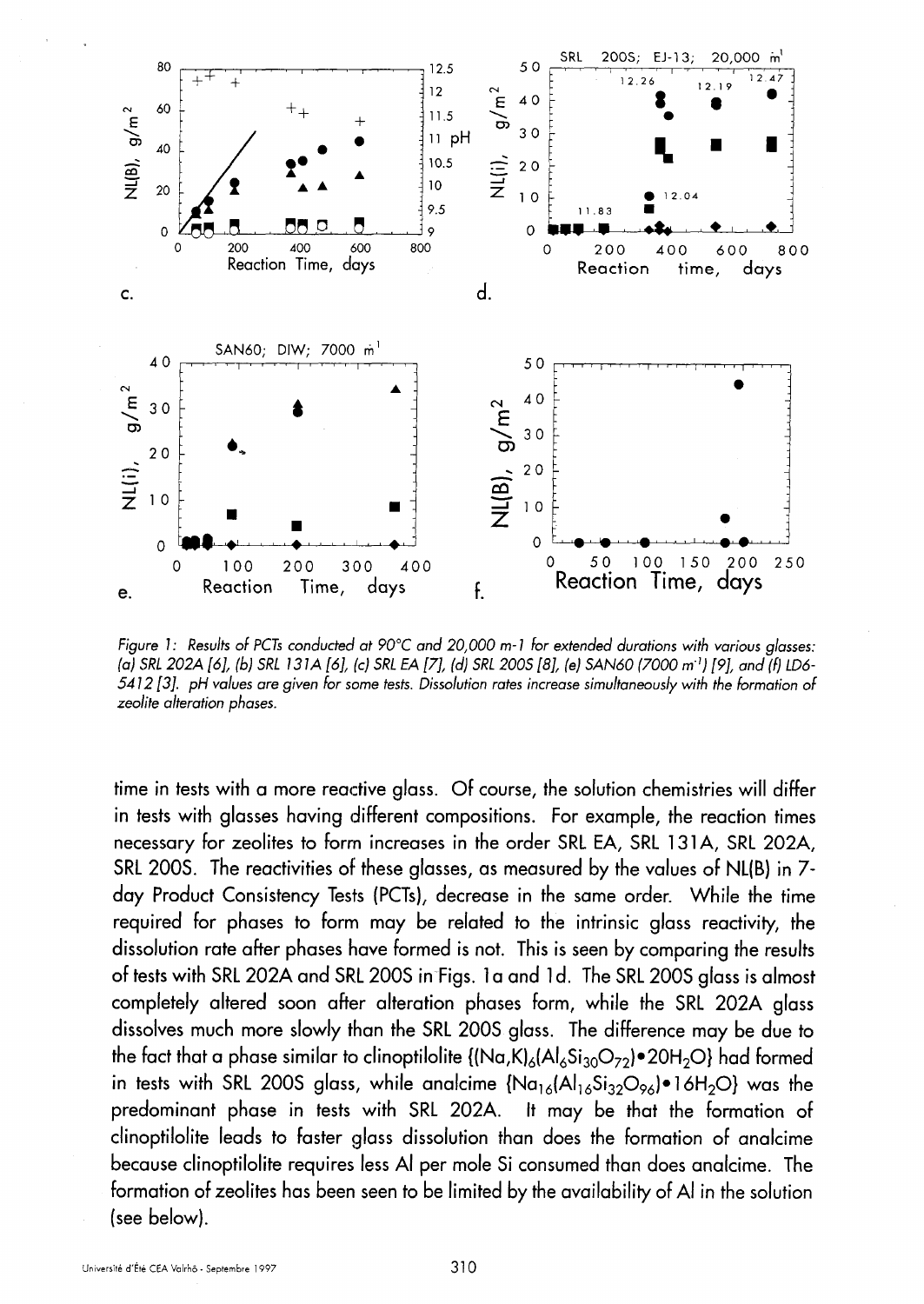#### **Accounting for loss of surface area**

Because glass dissolution rates are calculated on a per area basis, an important effect in tests conducted with crushed glass is the decrease in the surface area of glass that is available for reaction as the glass dissolves. In fact, the glass in many tests in Fig. 1 has been almost completely altered. (The maximum possible value of NL(B) is 50 g/m<sup>2</sup> for the -100 +200 mesh glass when calculated with the initial surface area.) The NL values calculated with the initial surface area and the rates calculated from these data will be too low. The loss of surface area must be taken into account when calculating the dissolution rate.

The decrease in glass surface area leads to a "roll over" in the NL(B) values. This is seen most clearly in the tests with SRL EA glass shown in Fig. 1 c. The line shows the average dissolution rate between 0 and 56 days extrapolated to longer times. The NL(B) values fall below this line at long test durations because the surface area is continually decreasing during the test. We have adjusted the results of tests with several alasses to determine if the decrease can be attributed solely to the loss of surface area [10]. The NL(B) values were corrected for the decrease in surface area by calculating the surface area remaining after each test duration from the measured boron concentration and modeling the particles as shrinking spheres. We then normalized the adjusted rate for each glass to the dissolution rate immediately after the rate-affecting phases formed and the reaction time needed for the phases to form. The resulting normalized plot is shown in Fig. 2. The symbols give the adjusted experimental values of NL(B) and the curve gives the theoretical value of NL(B) if the glass continued to dissolve at the rate measured immediately after the phases form. The curve shows the net effect of an increasing numerator, m(B), and a decreasing denominator, S, in the calculation of NL(B) in Eq. 2. While the data agree with the curve soon after rate-affecting phases form, they clearly deviate negatively as more **glass** dissolves. This indicates that the glass dissolution rate is decreasing with time due to the effect of some process besides the loss of reactive surface area, which may be the precipitation of the alteration phases, mass transfer of material through the building surface layers on the glass particles, or some other process.



Figure 2: Comparison of Measured and Predicted Long-Term NL(B), Taking into Decrease in Surface Area. Data from PCT at 90°C and 20,000 m<sup>-1</sup> with SRL EA (circles), SRL 202A (diamonds), and SRL 131A (squares) glasses. from [10]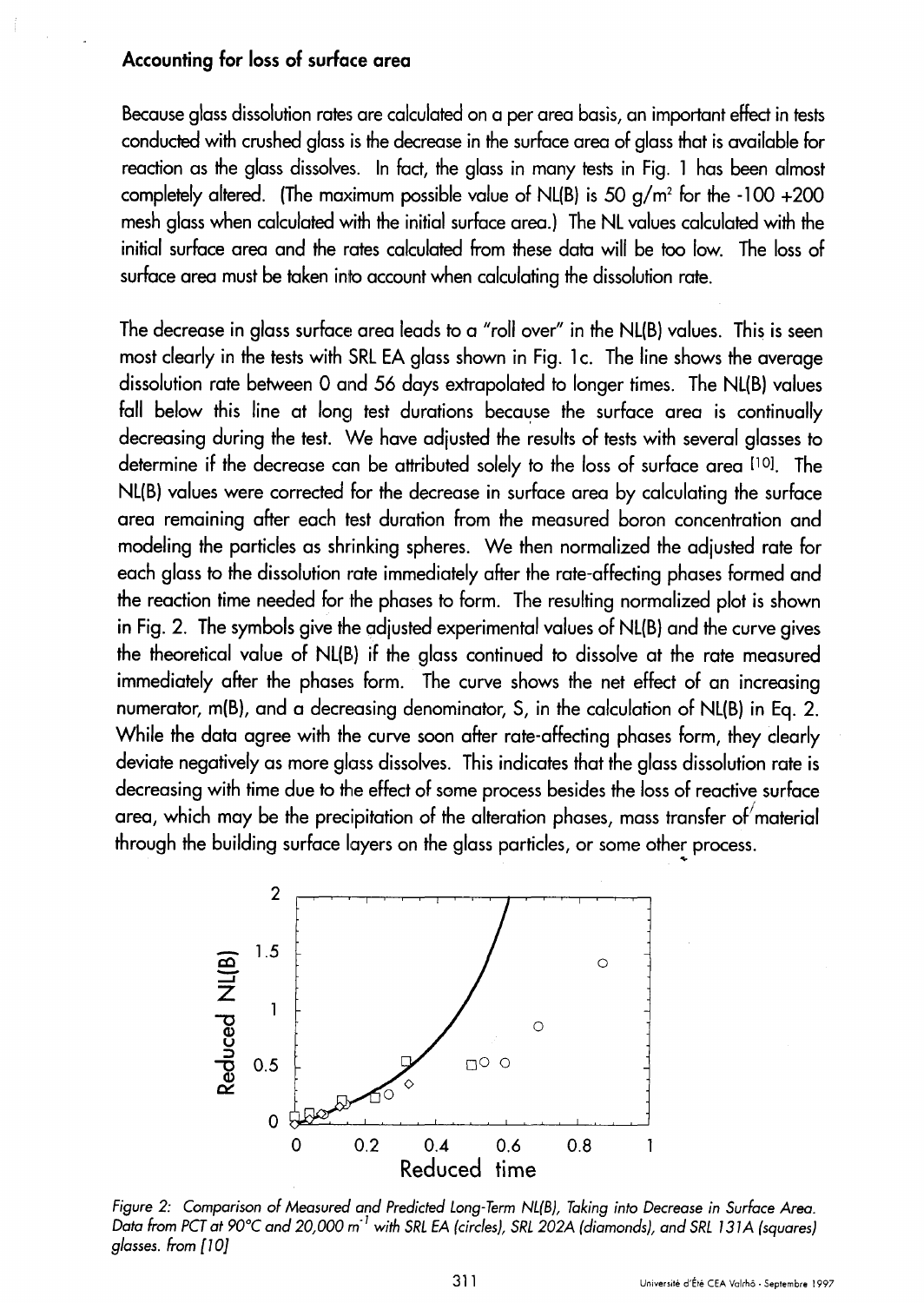Tests with the SRL EA glass have also been conducted with two particle sizes: - 100 +200 mesh and -200 +325 mesh. The dissolution rates measured with the two particle sizes are the same, within experimental uncertainty. In all cases, the particle sizes are significantly larger than those for which the dissolution rate increases due to geometry, except when the glass is almost completely dissolved.

## **Effect of Composition**

The phases that form and their effect on the dissolution rate are probably related to the glass composition. While resumption of a high dissolution rate has been observed to occur for many glasses, it has not been observed to occur in tests with all glasses. This may be because either the alteration phases responsible for the increased rate have not formed in those tests or the effect of their formation on glass dissolution is too small to measure. In most systems, the leachate chemistry is dominated by dissolved glass components. Therefore, the alteration phases that may form depend on the glass composition. The impact of phase formation on the glass dissolution rate also varies according to the solubility products of the alteration phases and how the orthosilicic acid activity (and, perhaps, the activity of other solutes) is affected.

Vapor hydration tests (VHTs) have been used to promote of the formation of alteration phases and qualitatively assess their effects on the glass dissolution rate. These tests are conducted at high temperatures, and phases form after much shorter reaction times than in hydrothermal tests. The VHTs have shown that the propensity of a glass to form rateaffecting alteration phases is not related to its reactivity in such short-term tests as MCC-1, PCT, Soxhiet, etc. For example, the glass PNL- 76-68 **is** more reactive than most waste glasses as measured in MCC- 1 and PCTs, but alteration phases do not form in VHTs with PNL-76-68 glass except when conducted at  $240^{\circ}$ C [11]. Likewise, the dissolution behavior of R7T7 is similar to other glasses in most tests, but alteration phases formed only in VHTs conducted at 200'C for long reaction times, and the dissolution rate of R7T7 did not increase significantly after formation of alteration phases. While the effect of glass composition on the tendency to form rate-affecting alteration phases is not fully understood , the amount of Al in a glass appears to affect phase formation and the propensity for accelerated dissolution. The PNL 76-68 glass has an Al concentration of only 0.6 mass %, which severely limits the amount of zeolite that can form. The Ca content of a glass has shown a similar effect. In VHTs conducted at 150°C with a series of glasses, alteration phases formed in tests with glass that contained Ca (all had 4 mass % CaO or more) and the glasses were completely corroded in about 28 days. However, glass without Ca did not corrode to a significant extent over the 28-day period [12I. The role a particular glass component plays in alteration phase formation should be considered when formulating waste glasses.

The mechanism by which phase formation affects the glass dissolution rate remains uncertain. However, the effect has been successfully modeled by determining if formation of the alteration phases consumes the surrogate for the glass based on phase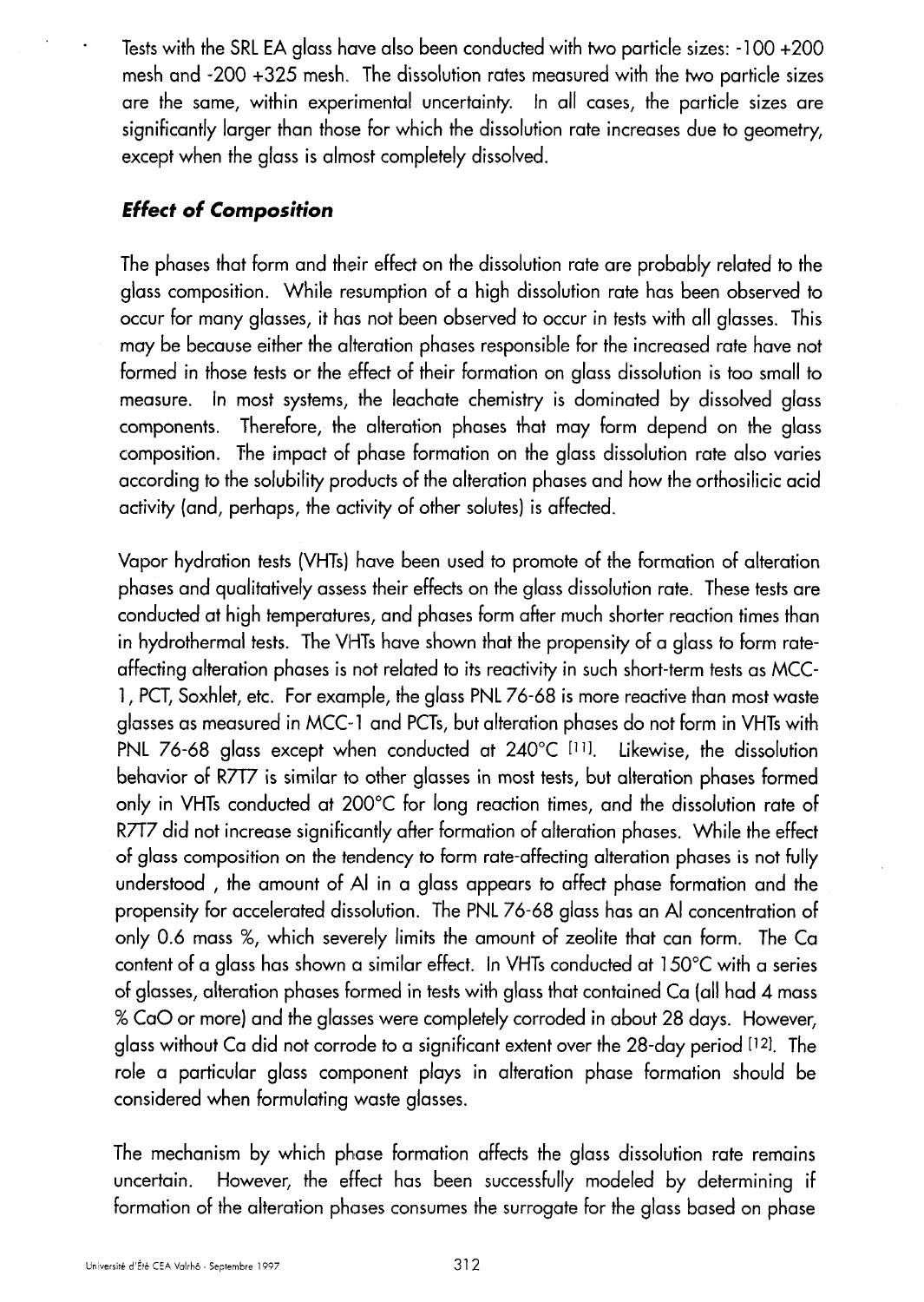stability fields [13]. It may be possible to determine the extent to which an alteration phase affects the glass dissolution rate by comparing the relative thermodynamic stability **of** the assemblage of alteration phases and the glass surrogate. Obviously, the choice of a surrogate for the glass will be important in such an analysis.

A simplified example of this approach is outlined below. Dissolution of the **glass** is usually modeled **by** the reaction

$$
glass-OSi(OH)3 + H2O \leftrightarrow glass-OH + H4SiO4
$$
 (3)

The formation of analcime (a common alteration product in tests with waste glasses) can be written as

$$
Na^{+} + Al^{3+} + 2SiO_{2} + 3H_{2}O \leftrightarrow NaAlSi_{2}O_{6} \bullet H_{2}O + 4H^{+}
$$
 (4)

or

$$
Na^{+} + Al(OH)_{4} + 2H_{4}SiO_{4} \leftrightarrow NaAlSi_{2}O_{6} \bullet H_{2}O + 5H_{2}O
$$
 (5)

The dissolution of the glass and the formation of analcime are linked by the solution activity of orthosilicic acid in the dissolution-reprecipitation mechanism. Dissolution of the glass to provide Na<sup>+</sup> and Al(OH)<sub>4</sub> will also affect the formation of analcime. Formation of analcime depends on the activities of Na<sup>+</sup>, Al(OH)<sub>4</sub>, and H<sub>4</sub>SiO<sub>4</sub> and the solution pH. How much glass must dissolve before analcime forms will depend on the glass composition. Of course, actual systems are further complicated by the formation of other phases, possible nonstoichiometric dissolution due to ion exchange, etc.

## **Accelerated Dissolution Test**

Insight into the relationship between the glass dissolution rate, solution chemistry, and alteration phase formation is provided by the results of accelerated dissolution tests (ADTs)  $[3]$ . These tests were conducted by sealing in a vessel (1) a fresh monolithic sample, (2) a sample that had been vapor-hydrated to generate alteration phases, and (3) the leachate from a PCT that was conducted at 20,000 m<sup>-1</sup> for 21 days at 90°C. These were reacted at 90°C. The vessel was opened periodically to measure the mass of the fresh monolith and take an aliquot of the solution for analysis. Solution results are plotted in Fig. 3. The dotted lines mark the concentrations in the leachant. The concentrations of B, Na, and Si increase with the reaction time, while the Al concentrations in all but one test are significantly less than the starting concentrations. The growth of the zeolite alteration phases in these tests may be limited by the availability of aluminum. This, in turn, limits the consumption of silica by the phases and the effect on the glass dissolution rate. The importance of aluminum with regard to glass dissolution in solutions with high silicon contents has recently been demonstrated in flowthrough experiments 141. These results indicate that the affinity term in Eq. 1 may require modification to include an Al species.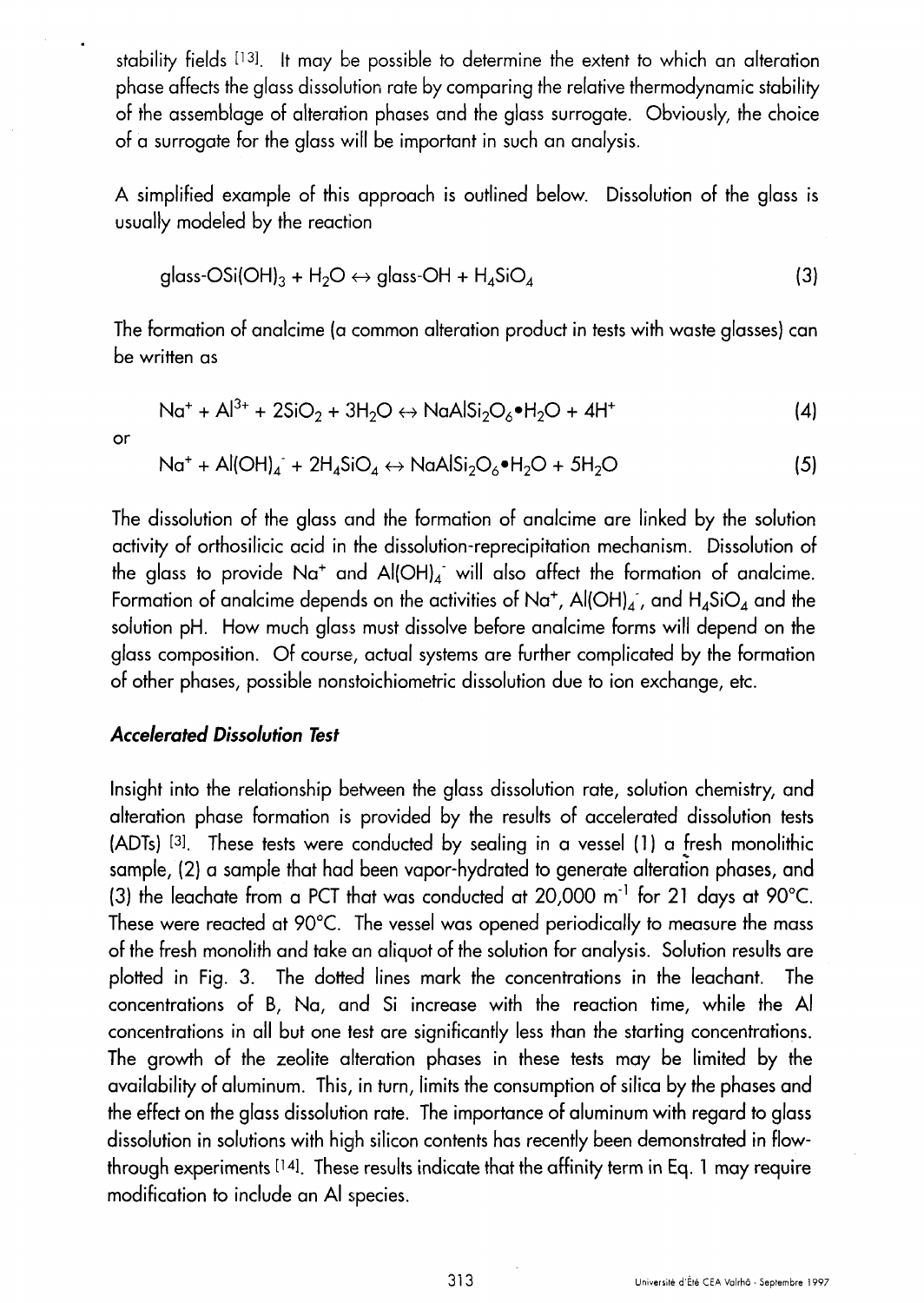

Figure 3: Measured Concentrations in ADTs **vs.** Reaction Time for (a) Aluminum, (b) Boron, (c) Sodium, and (d) Silicon. Tests 6 **(0),** 7 (E), 8 **(x),** 9 (q), and 10 (o). Crosses (X) give concentrations measured in leochant + vapor-hydrated disk control tests.

Figure 4 shows the mass loss in blank tests conducted with the fresh monolith sample and the PCT solution (Fig. 4a) and three replicate ADTs (Fig. 4b). The mass losses in the blank tests are negligible. The rates of mass loss in the three ADTs are very similar after an incubation period. The phenomenon responsible for the incubation period is not fully understood but may be related to interactions between the alteration phases and the solution that occur preferentially to dissolution of the glass. The observation that test 10 had the longest incubation period but generated the most concentrated solutions indicates that the vapor-hydrated sample dissolved to a greater extent in that test than in the other tests. The glass dissolution rate is measured to be  $1.4\pm 0.4$  g/(m<sup>2</sup>•d), based



Figure 4: Measured Mass Change of Monolithic Glass Samples **vs.** Reaction Time for (a) control tests with leachant + glass, [Tests 1 **(0)**, 2 **(2)**, 3 (x), 4 (q), and 5 (o)], and (b) ADTs, [Tests 6 **(0)**, 7 **(2)**, 8 (0), 9 (q), and 10 (o)]. Regression lines in (b) are shown for 49-84 day intervals.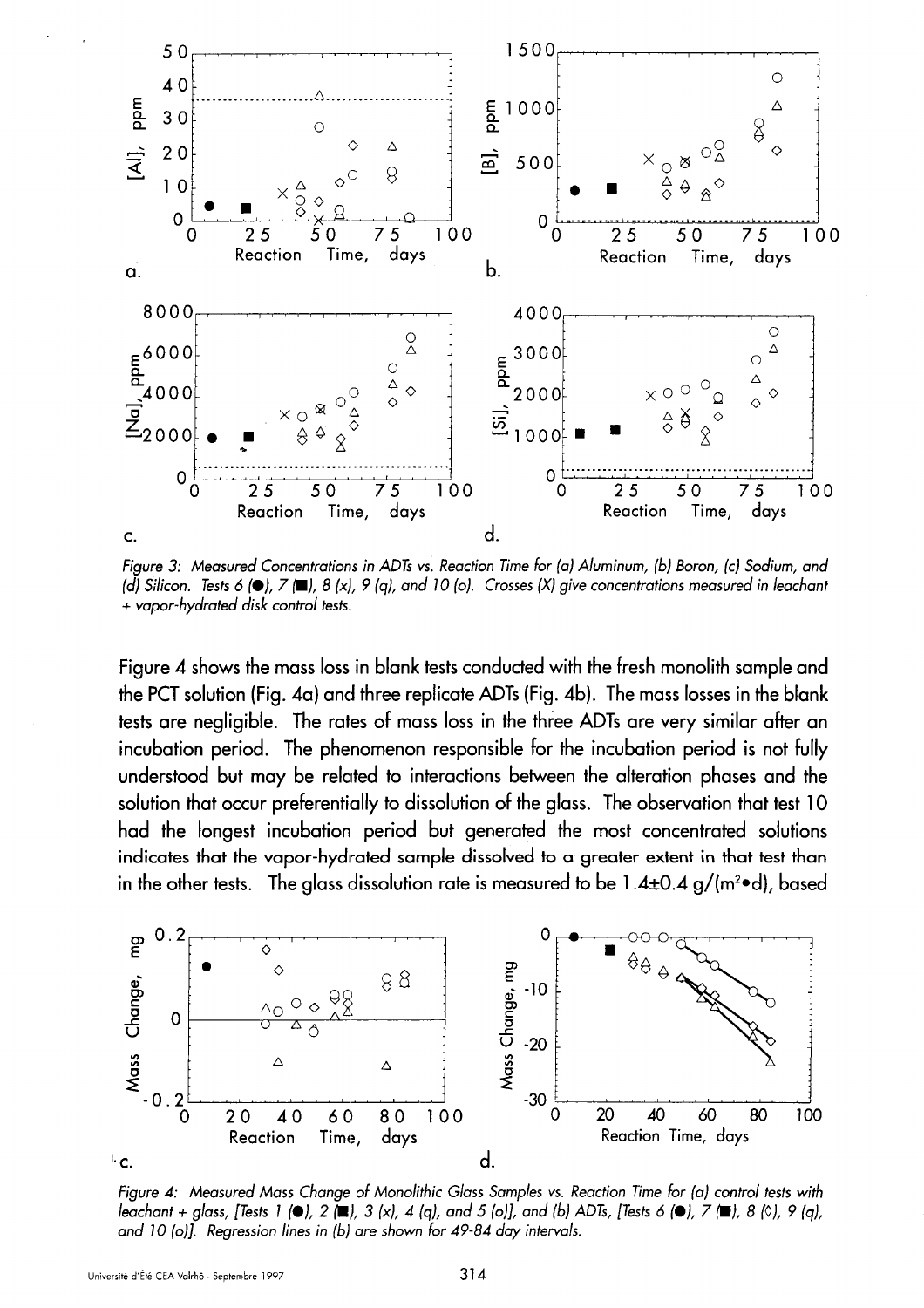on the mass loss after the incubation period. The solution pH was about 12 in all tests. The forward rate at the same pH is calculated to be about 2  $g/(m^2 \cdot d)$  from flow tests [1].

## **Effect on Actinide Release**

Probably the most important consequence of an increased glass dissolution rate is the possible increase in the release of radionuclides. In the few tests that have been conducted with actinide-bearing glasses, most of the actinides released from the glass were contained in solid alteration products, as pseudo-colloids that have settled out of solution, or fixed onto the steel test vessel. For example, Table 1 summarizes the actinide retention factors (RFs) for tests conducted with actinide-containing SRL 202A glass [15]. (The retention factor of an actinide is calculated as  $RF(An) = NL(B)/NL(An)$ , where An is an actinide.) In these calculations, actinides fixed to the steel test vessel were counted as being released. The retention factors for Np, Pu, and Am increase slowly prior to the formation of rate-affecting phases but increase rapidly after those phases form. The increase in the retention factors is due to the formation of thick clay layers at the glass surface that are depleted of boron and other soluble elements, but not depleted of actinides. The low solubilities of the actinides limit their release into solution both before and after alteration phases form. The solubilities of actinides may be affected by the formation of different solubility-controlling phases. For example, weeksite, which forms during the corrosion of many glasses, may replace a uranium carbonate as the solubility controlling phase at advance stages of corrosion. While the actinide content in the layers is similar to that in the glass, these layers are fragile and may act as a source of colloids under conditions that may occur during disposal, such as contact by dripping water, wet/dry cycles, etc. Rapid glass dissolution results in the formation of finegrained clay crystallites that may be more susceptible to spallation.

| Time, days                          | N <sub>L</sub> (B) | RF(Np) | RF(P <sub>U</sub> ) | RF(Am) |
|-------------------------------------|--------------------|--------|---------------------|--------|
| before rate-affecting phases formed |                    |        |                     |        |
| 14                                  | 0.20               | 0.12   | 1.9                 | 3.6    |
| 28                                  | 0.24               | 0.70   | 3.8                 | 5.3    |
| 56                                  | 0.31               | 1.2    | 13                  | 14     |
| 98                                  | 0.38               | 1.7    | 14                  | 17     |
| 182                                 | 0.53               | 2.3    | 18                  | 19     |
| after rate-affecting phases formed  |                    |        |                     |        |
| 364                                 | 5.2                | 9.0    | 120                 | 160    |
| 504                                 | 12                 | 28     | 400                 | 360    |
| 728                                 | 18                 | 54     | 180                 | 210    |
|                                     |                    |        |                     |        |

Table 1. Actinide Retention Factors for Tests with SRL 202A Glass at 20,000 m<sup>-1</sup>.

Summary- The formation of certain alteration phases has been observed to increase the dissolution rates of some glasses. Very aggressive test conditions of temperature and/or glass surface to volume ratio are usually required to promote phase formation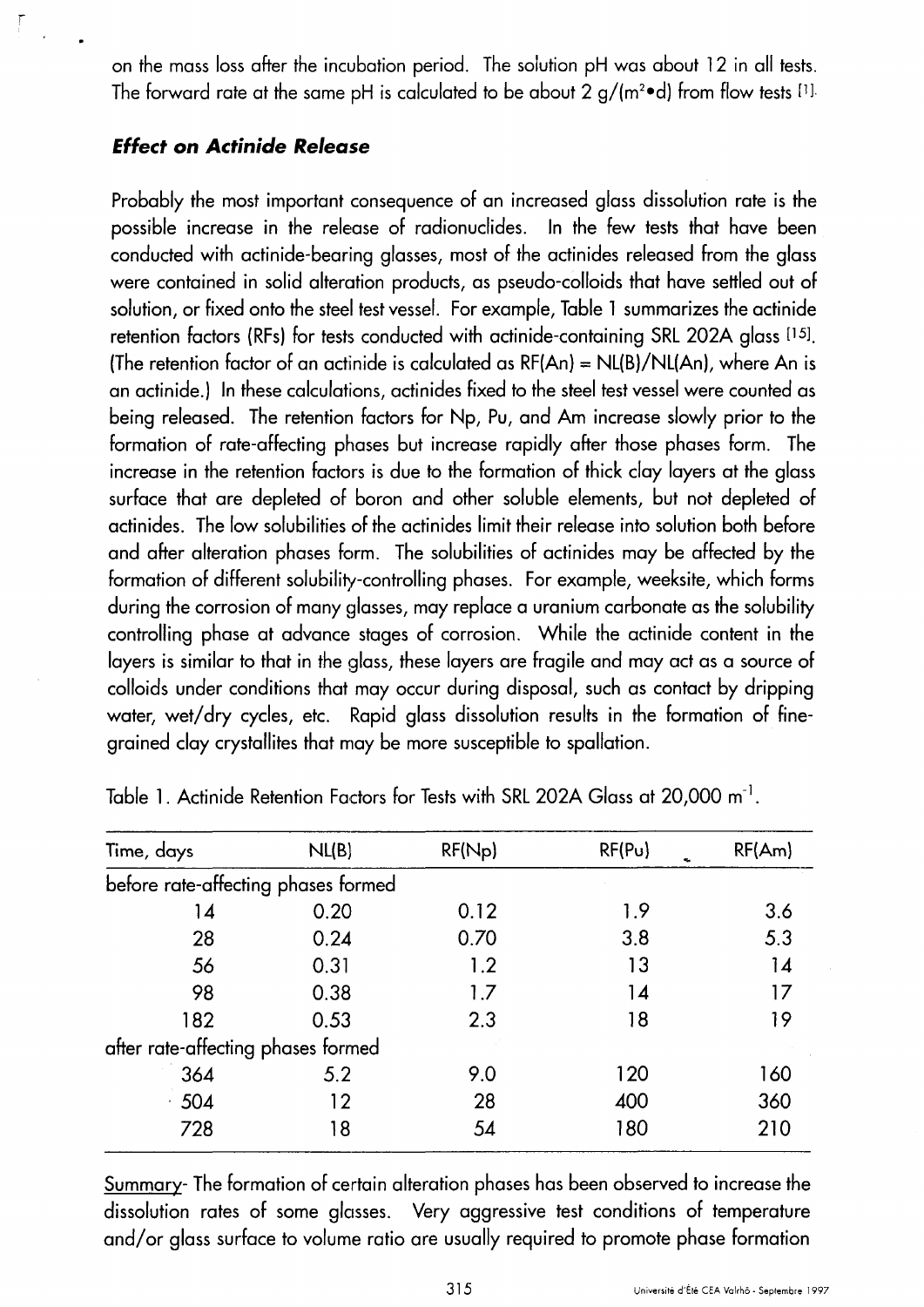within an experimentally accessible time frame. The glass behavior under such conditions in laboratory tests remains to be linked with glass behavior in a disposal site to reliably predict if an acceleration of the dissolution rate can occur under disposal conditions. The highly concentrated solutions usually present when alteration phases form complicate the determination of the mechanism by which phase formation affects the glass dissolution rate and the glass dissolution and precipitation kinetics. In addition, variations in the nucleation of alteration phases from test to test and the loss of surface area as the glass dissolves add to the uncertainty when measuring the dissolution rate.

The solubility limits of many sparingly soluble elements are reached before alteration phases form. Rapid dissolution of the glass after rate-affecting phases form results in most other elements attaining solubility limits. The formation of alteration phases may affect the solubilities of some elements, including radionuclides, due to changes in the pH or the formation of new, solubility-controlling phases.

## **ACKNOWLEDGMENT**

Work supported by the U.S. Department of Energy, Office of Environmental Management, and office of Civilian Radioactive Waste Management ,under contract W-31-1 09-ENG-38

## REFERENCES

- 1. B.P. McGrail and D.K. Peeler, Evaluation of Single-Pass Flow-Through Test to Support a Low-Activity Waste Specification, Pacific Northwest Laboratory Report PNL-10746 (1995).
- 2. W.L. Ebert and J.K. Bates, "The Corrosion Behavior of DWPF Glasses," Ceram. Trans. Environmental and Waste Management Issues in the Ceramics Industry, 61 479-488 (1995)).
- 3. W.L. Ebert, A.J. Bakel, and N. R. Brown, "Measurement of the Glass Dissolution Rate in the Presence of Alteration Phases," Proceedings International Topical Meeting on Nuclear and Hazardous Waste Management, Spectrum '96, Seattle, WA, August 18-23, 1996, pp. 569-575 (1996).
- 4. T. Advocat, J.L. Crovisier, B. Fritz, and E. Vernaz, "Thermochemical Model of Borosilicate Glass Dissolution: Contextual Affinity," Mat. Res. Soc. Symp. Proc. 176, 241-248 (1990).
- 5. J.K. Bates, W.L. Ebert, X. Feng, and W.L. Bourcier, "Issues Affecting the Prediction of Glass Reactivity in an Unsaturated Environment," J. NucI. Mater, 190,198-227 (1992).
- 6. WL. Ebert, The Effects of the Glass Surface Area/Solution Volume Ratio on Glass Corrosion: A Critical Review, Argonne National Laboratory Report ANL-94/34 (1995).